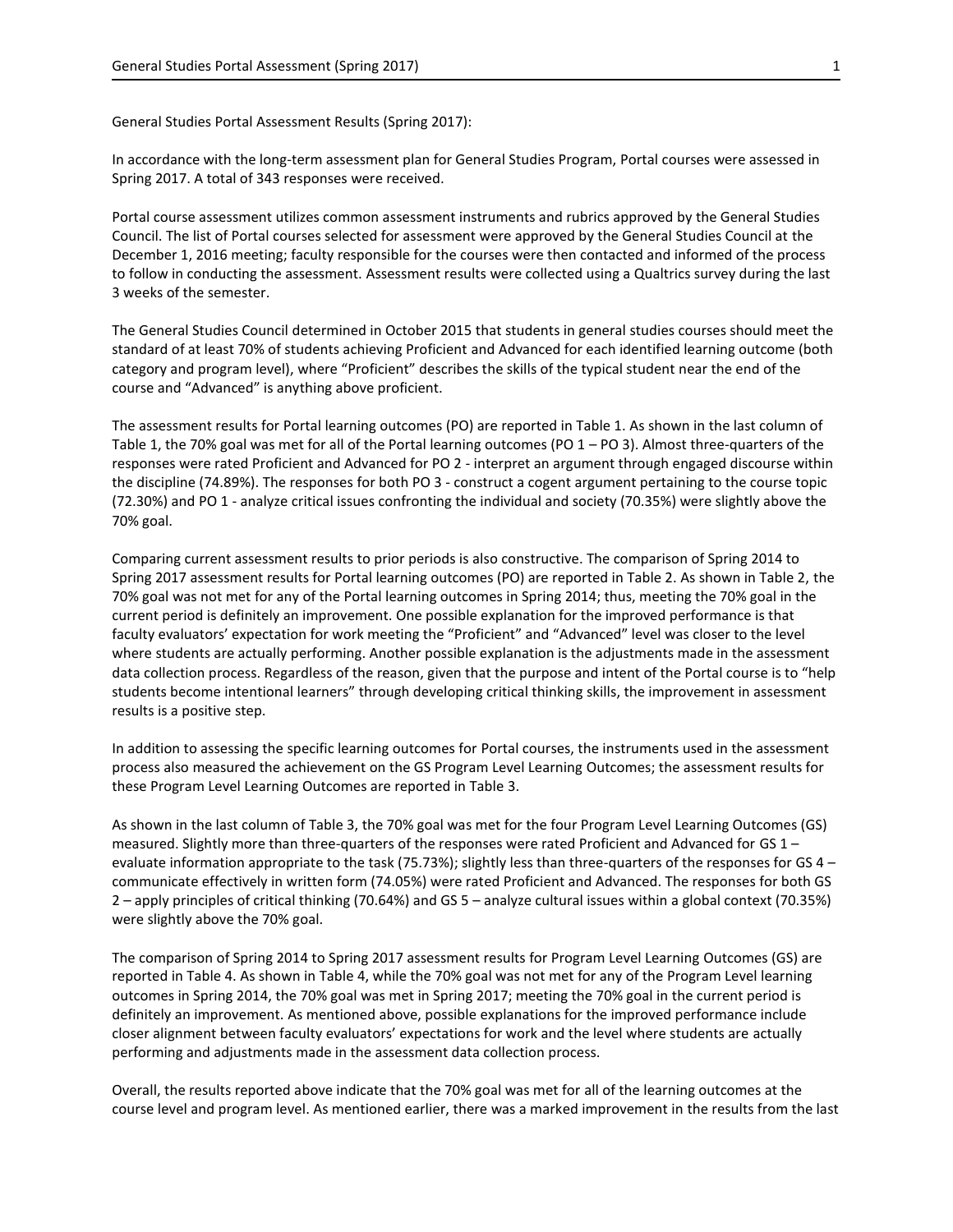assessment cycle (Spring 2014). Going forward, additional information and feedback from instructors carrying out the assessment will be sought prior to making any recommendations regarding strategies to further improve the results. It should also be recognized that the results reported above are from the second-time data collection in the assessment cycle. Thus, the results should be considered another step in determining the base-line for achievement of the learning outcomes. As more data become available, recommendations for any potential changes can be made.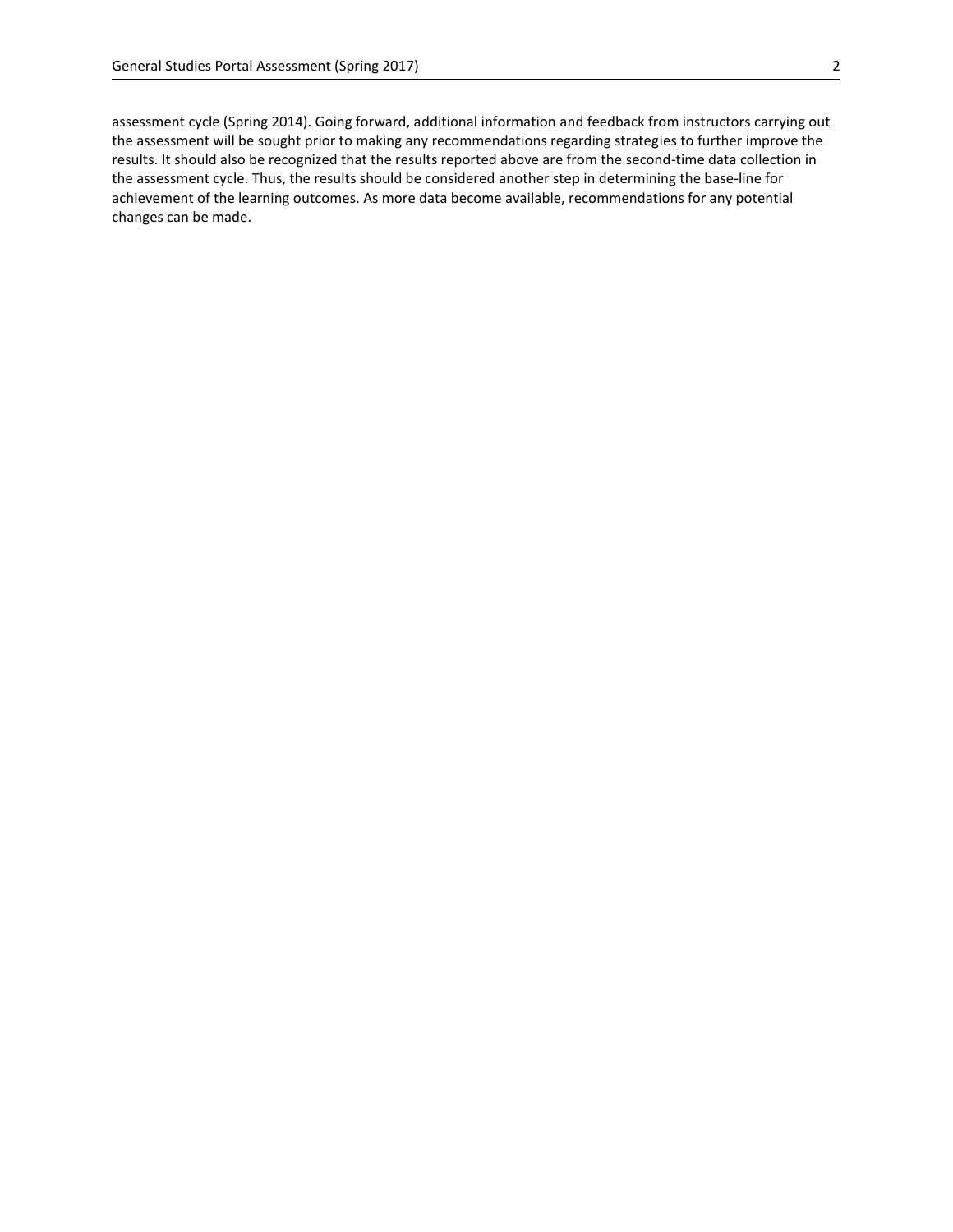|                                                                                                         | Does not |           |            |            |          | <b>Proficient and</b> |
|---------------------------------------------------------------------------------------------------------|----------|-----------|------------|------------|----------|-----------------------|
| Portal Learning Outcome (PO):                                                                           | meet     | Beginning | Developing | Proficient | Advanced | <b>Advanced</b>       |
| PO 1: Analyze critical issues confronting the<br>individual and society, including a global<br>context. | 0.87     | 3.49      | 25.29      | 53.20      | 17.15    | 70.35                 |
| PO 2: Interpret an argument through engaged<br>discourse within the discipline.                         | 0.44     | 4.38      | 20.29      | 57.66      | 17.23    | 74.89                 |
| PO 3: Construct a cogent argument pertaining to<br>the course topic.                                    | 1.46     | 6.41      | 19.83      | 53.94      | 18.37    | 72.30                 |

Table 1. Portal Assessment Results for Spring 2017 (Percent of Total Responses by Learning Outcomes).

Table 2. Portal Assessment Results Comparison of Spring 2014 to Spring 2017 (Percent of Total Responses by Leaning Outcomes).

|                                          | PO 1: Analyze critical issues confronting<br>the individual and society, including a<br>global context. |             | PO 2: Interpret an argument through<br>engaged discourse within the discipline. |             | PO 3: Construct a cogent argument<br>pertaining to the course topic. |             |  |
|------------------------------------------|---------------------------------------------------------------------------------------------------------|-------------|---------------------------------------------------------------------------------|-------------|----------------------------------------------------------------------|-------------|--|
|                                          | Spring 2014                                                                                             | Spring 2017 | Spring 2014                                                                     | Spring 2017 | Spring 2014                                                          | Spring 2017 |  |
| Does not meet                            | 4.04                                                                                                    | 0.87        | 1.85                                                                            | 0.44        | 1.35                                                                 | 1.46        |  |
| <b>Beginning</b>                         | 22.22                                                                                                   | 3.49        | 15.99                                                                           | 4.38        | 12.12                                                                | 6.41        |  |
| <b>Developing</b>                        | 34.01                                                                                                   | 25.29       | 34.01                                                                           | 20.29       | 28.62                                                                | 19.83       |  |
| Proficient                               | 25.25                                                                                                   | 53.20       | 32.49                                                                           | 57.66       | 39.73                                                                | 53.94       |  |
| <b>Advanced</b>                          | 14.48                                                                                                   | 17.15       | 15.66                                                                           | 17.23       | 18.18                                                                | 18.37       |  |
| <b>Proficient and</b><br><b>Advanced</b> | 39.73                                                                                                   | 70.35       | 48.15                                                                           | 74.89       | 57.91                                                                | 72.30       |  |